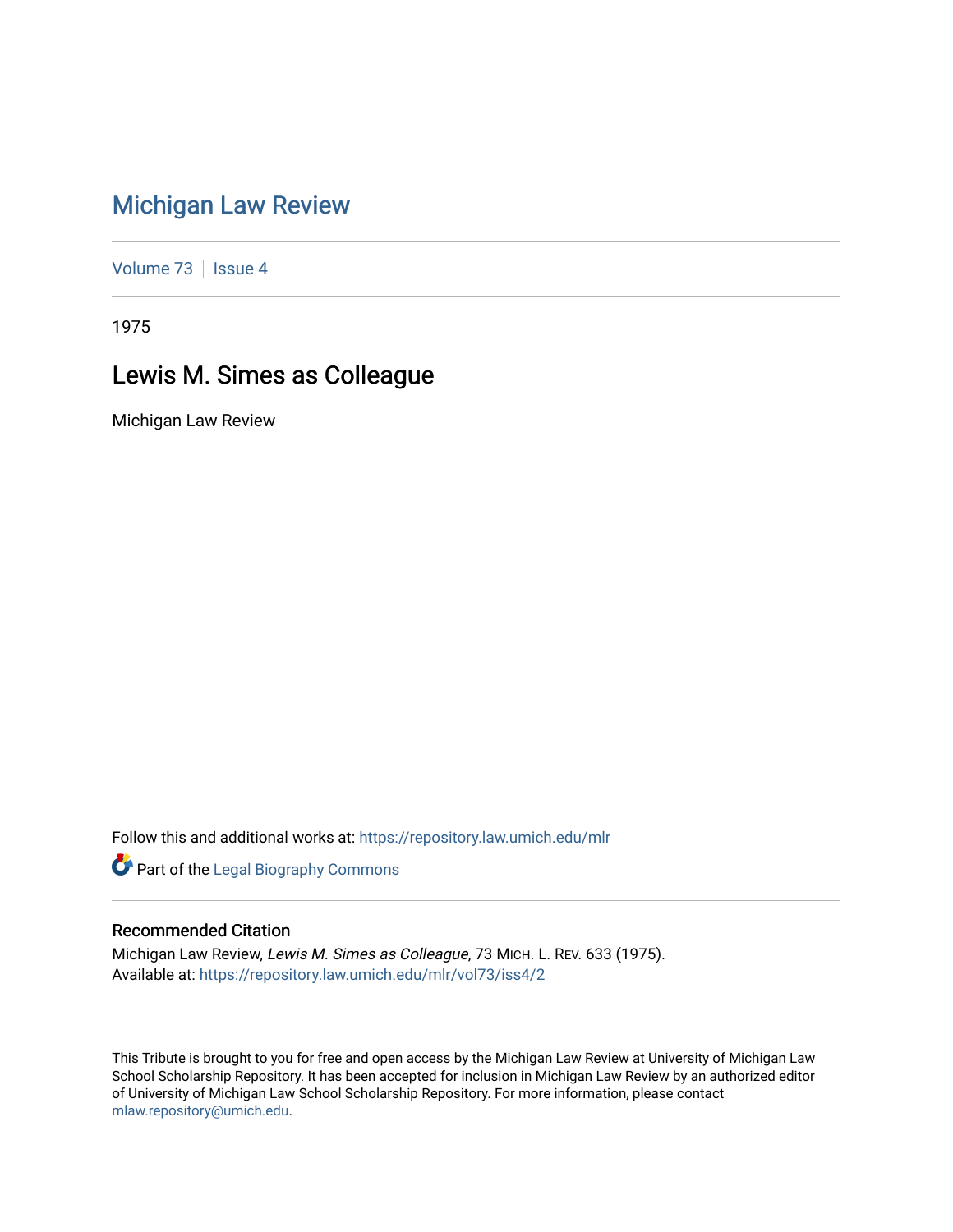## **LEWIS M. SIMES AS COLLEAGUE**

*Memorial Resolution by The University of Michigan Law Faculty Concerning Lewis M. Simes* 

**TEWIS** MALLALIEU SIMES, Professor Emeritus, died in California **L** in December, 1974, at the age of eighty-five, having given more than fifty years of professional service as law teacher and scholar, twenty-six of them at The University of Michigan Law School. The Faculty of the Law School, sorrowful with his loss, takes solace in the knowledge that in his field of expertise and among his many students the shadow of his influence will be as broad and as long as the extraordinary length of his span of service.

Lewis Simes joined the Michigan faculty in 1932, following legal training at The University of Chicago and Yale University, and teaching experience at Montana and Ohio State. Four years later, he published a three-volume treatise which was to become, and in subsequent editions still is, the definitive and authoritative work on the law of future interests. He was one of the last in the age of the great masters who produced encyclopedic treatises on major areas of American law. He, like a very few distinguished predecessors, had a prodigious capacity for mastering a vast accumulation of legal materials. His later work included a substantial contribution to another monumental treatise, the *American Law of Property.* A careful, thoughtful scholar, working in a field which required a broad grasp of history, a perceptive view of modern society, and an objectivity in assessing the policy values of highly technical doctrine, Lewis Simes never stopped working for the betterment of the legal system. Much of his writing from 1940 to 1965 was concerned with analyzing deficiencies in our probate system, in our conveyancing system, and in our system of trust administration. He had an un-

[633]